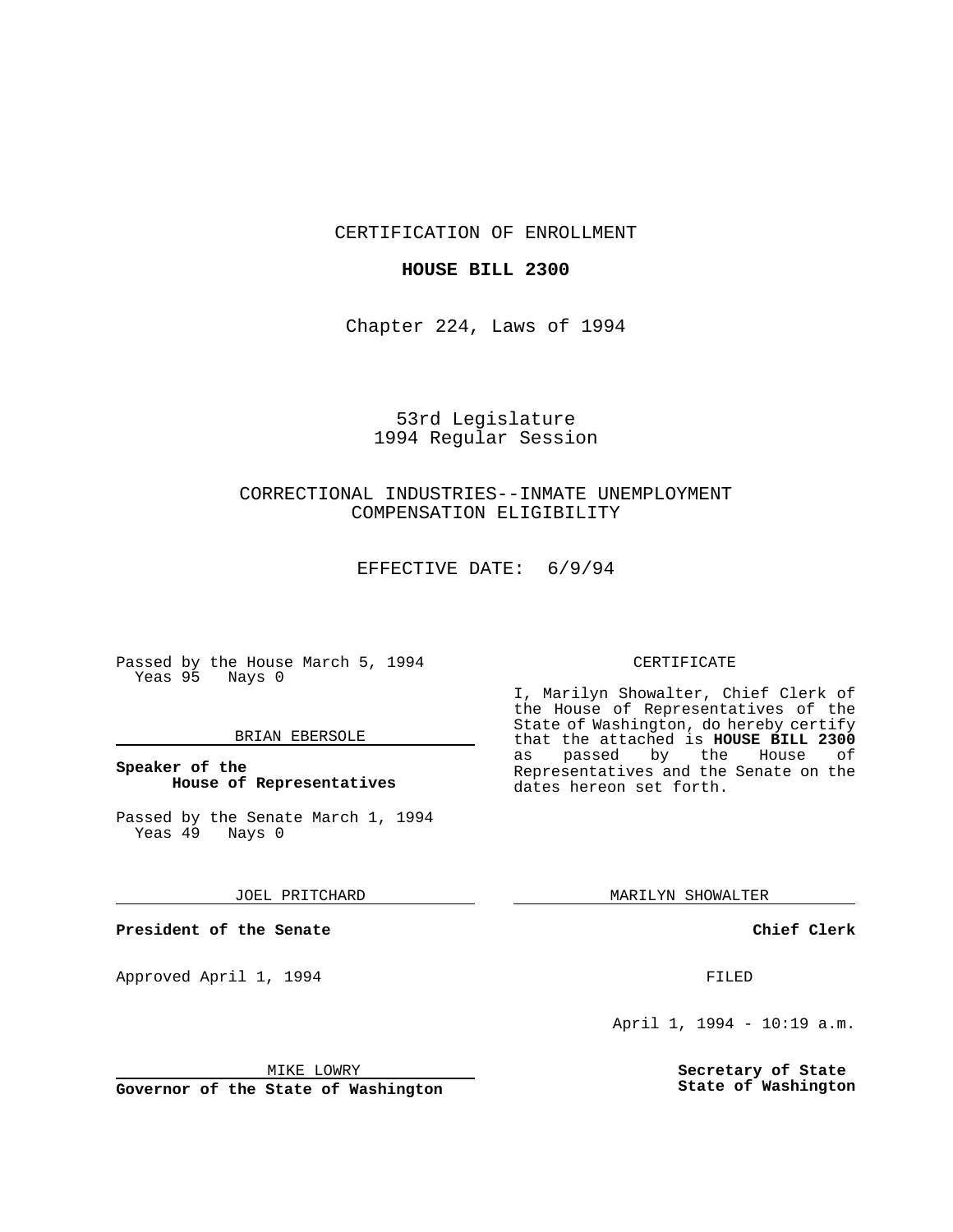# **HOUSE BILL 2300** \_\_\_\_\_\_\_\_\_\_\_\_\_\_\_\_\_\_\_\_\_\_\_\_\_\_\_\_\_\_\_\_\_\_\_\_\_\_\_\_\_\_\_\_\_\_\_

\_\_\_\_\_\_\_\_\_\_\_\_\_\_\_\_\_\_\_\_\_\_\_\_\_\_\_\_\_\_\_\_\_\_\_\_\_\_\_\_\_\_\_\_\_\_\_

### AS AMENDED BY THE SENATE

Passed Legislature - 1994 Regular Session

#### **State of Washington 53rd Legislature 1994 Regular Session**

**By** Representatives Morris, Padden, Long, King and Brough; by request of Department of Corrections and Employment Security Department

Read first time 01/12/94. Referred to Committee on Commerce & Labor.

 AN ACT Relating to offender work programs; and amending RCW 72.09.100.

BE IT ENACTED BY THE LEGISLATURE OF THE STATE OF WASHINGTON:

 **Sec. 1.** RCW 72.09.100 and 1992 c 123 s 1 are each amended to read as follows:

 It is the intent of the legislature to vest in the department the power to provide for a comprehensive inmate work program and to remove statutory and other restrictions which have limited work programs in the past. For purposes of establishing such a comprehensive program, the legislature recommends that the department consider adopting any or all, or any variation of, the following classes of work programs:

 (1) CLASS I: FREE VENTURE INDUSTRIES. The employer model industries in this class shall be operated and managed in total or in part by any profit or nonprofit organization pursuant to an agreement between the organization and the department. The organization shall produce goods or services for sale to both the public and private sector.

 The customer model industries in this class shall be operated and managed by the department to provide Washington state manufacturers or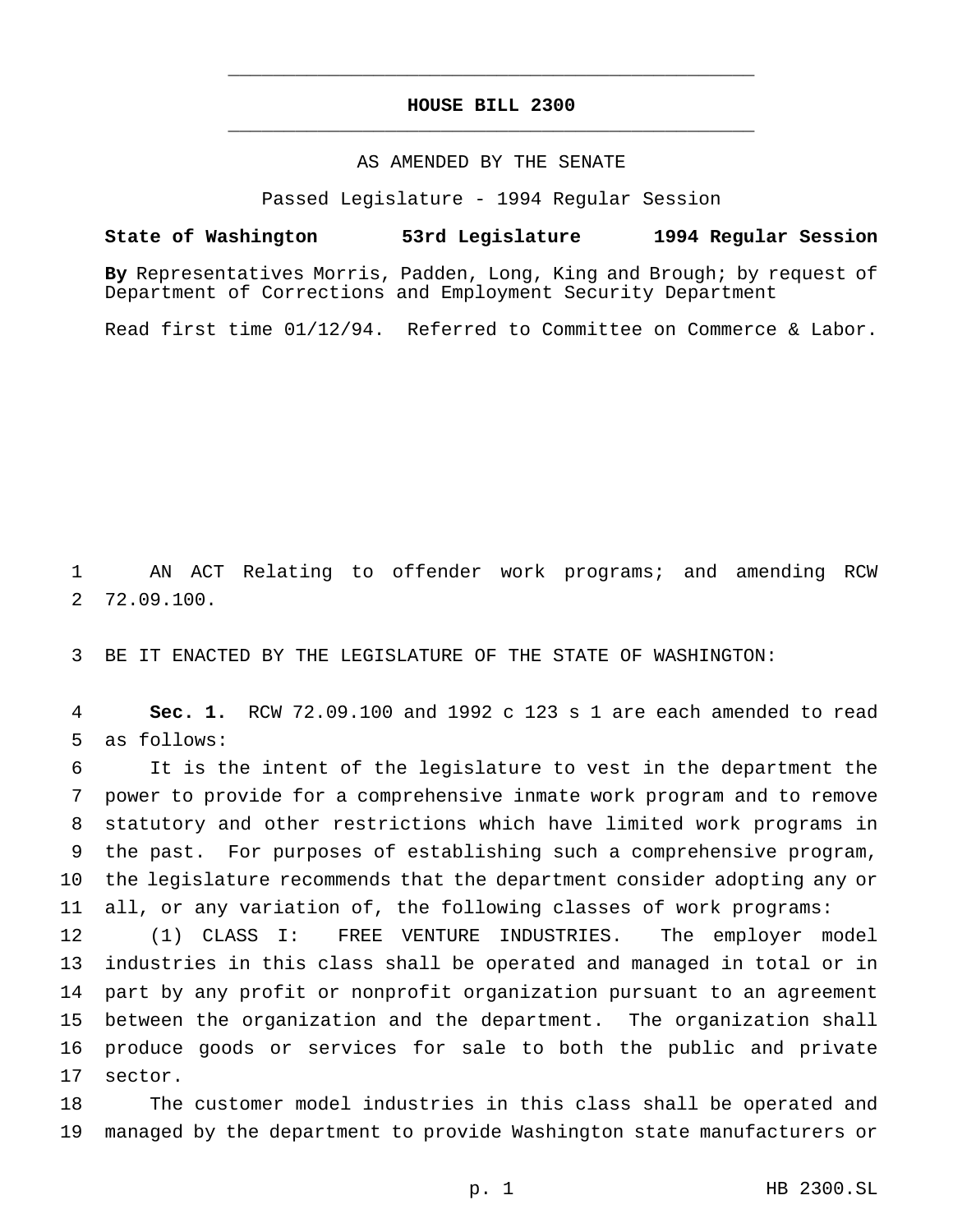businesses with products or services currently produced or provided by out-of-state or foreign suppliers. The correctional industries board of directors shall review these proposed industries before the department contracts to provide such products or services. The review shall include an analysis of the potential impact of the proposed products and services on the Washington state business community and labor market.

 The department of corrections shall supply appropriate security and custody services without charge to the participating firms.

 Inmates who work in free venture industries shall do so at their own choice. They shall be paid a wage comparable to the wage paid for work of a similar nature in the locality in which the industry is located, as determined by the director of correctional industries. If the director cannot reasonably determine the comparable wage, then the pay shall not be less than the federal minimum wage.

 An inmate who is employed in the class I program of correctional 17 industries shall not be eligible for unemployment compensation benefits pursuant to any of the provisions of Title 50 RCW until released on 19 parole or discharged.

 (2) CLASS II: TAX REDUCTION INDUSTRIES. Industries in this class shall be state-owned and operated enterprises designed to reduce the costs for goods and services for tax-supported agencies and for nonprofit organizations. The industries selected for development within this class shall, as much as possible, match the available pool of inmate work skills and aptitudes with the work opportunities in the free community. The industries shall be closely patterned after private sector industries but with the objective of reducing public support costs rather than making a profit. The products and services of this industry, including purchased products and services necessary for a complete product line, may be sold to public agencies, to nonprofit organizations, and to private contractors when the goods purchased will be ultimately used by a public agency or a nonprofit organization. Clothing manufactured by an industry in this class may be donated to nonprofit organizations that provide clothing free of charge to low-income persons. Correctional industries products and services shall be reviewed by the correctional industries board of directors before offering such products and services for sale to private contractors. The board of directors shall conduct a yearly marketing review of the products and services offered under this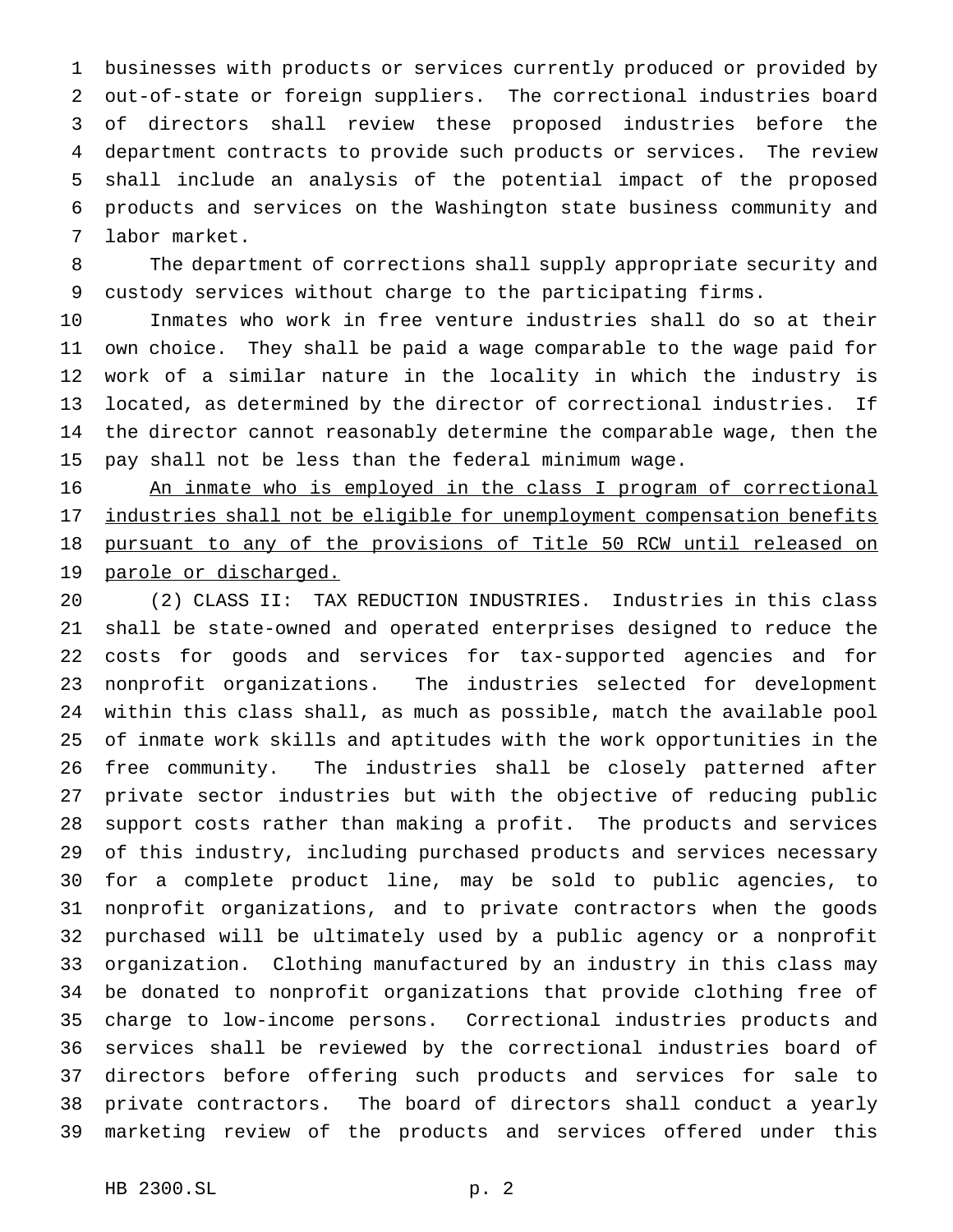subsection. Such review shall include an analysis of the potential impact of the proposed products and services on the Washington state business community. To avoid waste or spoilage and consequent loss to the state, when there is no public sector market for such goods, byproducts and surpluses of timber, agricultural, and animal husbandry enterprises may be sold to private persons, at private sale. Surplus byproducts and surpluses of timber, agricultural and animal husbandry enterprises that cannot be sold to public agencies or to private persons may be donated to nonprofit organizations. All sales of surplus products shall be carried out in accordance with rules prescribed by the secretary.

 Security and custody services shall be provided without charge by the department of corrections.

 Inmates working in this class of industries shall do so at their own choice and shall be paid for their work on a gratuity scale which shall not exceed the wage paid for work of a similar nature in the locality in which the industry is located and which is approved by the director of correctional industries.

 (3) CLASS III: INSTITUTIONAL SUPPORT INDUSTRIES. Industries in this class shall be operated by the department of corrections. They shall be designed and managed to accomplish the following objectives: (a) Whenever possible, to provide basic work training and experience so that the inmate will be able to qualify for better work both within correctional industries and the free community. It is not intended that an inmate's work within this class of industries should be his or her final and total work experience as an inmate.

 (b) Whenever possible, to provide forty hours of work or work training per week.

 (c) Whenever possible, to offset tax and other public support costs.

 Supervising, management, and custody staff shall be employees of the department.

 All able and eligible inmates who are assigned work and who are not working in other classes of industries shall work in this class.

 Except for inmates who work in work training programs, inmates in this class shall be paid for their work in accordance with an inmate gratuity scale. The scale shall be adopted by the secretary of corrections.